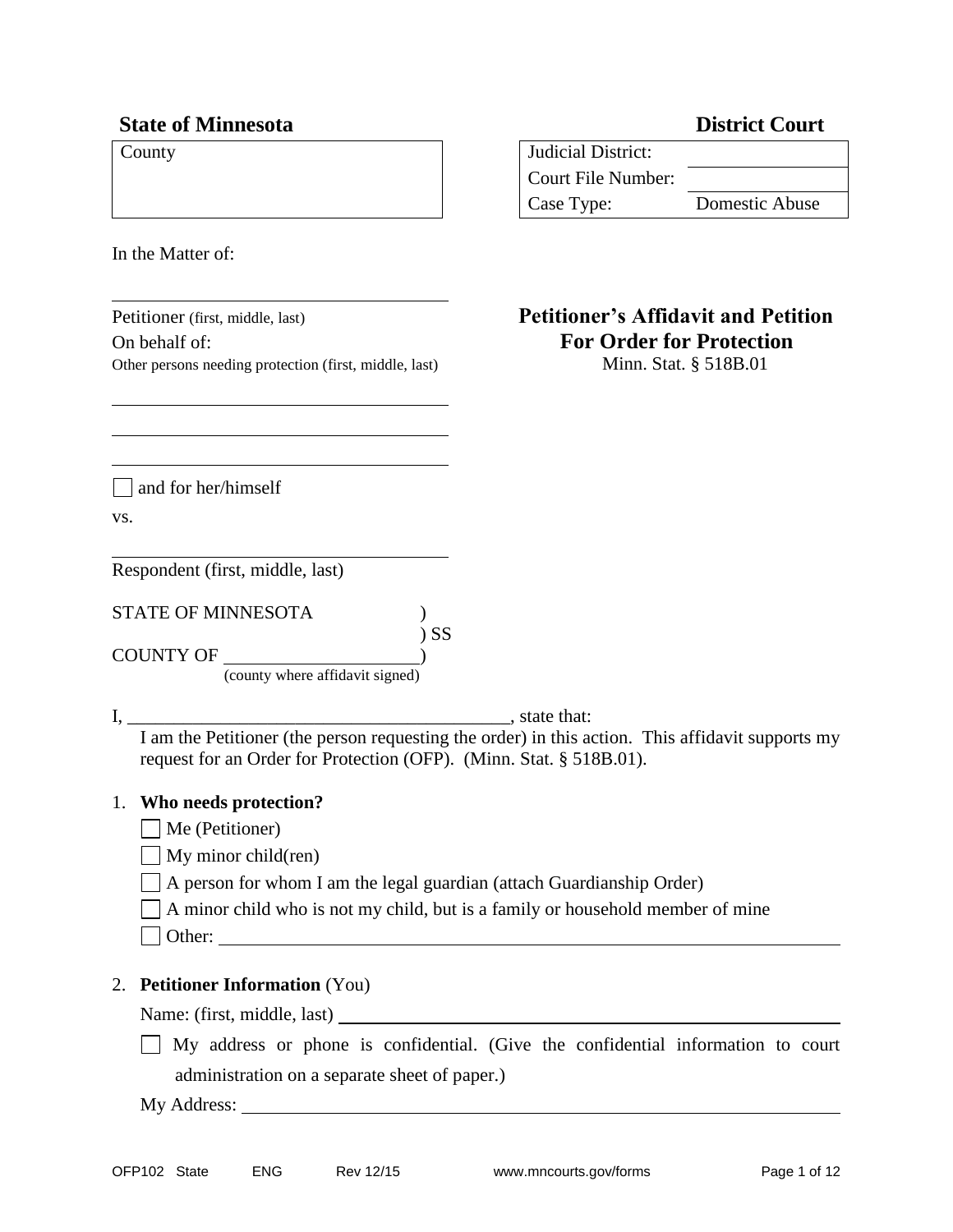| City, State, Zip Code: |                                                                    |
|------------------------|--------------------------------------------------------------------|
| Telephone: (           |                                                                    |
| Race:                  | (for federal reporting purposes)                                   |
|                        | Gender: $\Box$ male $\Box$ female Date of birth: (month/day/year): |

# 3. **Email Notification of Service**

**By providing my email address below, I am indicating that I want to be notified by email when the respondent is served with the OFP.** I understand that this is the only email I will receive from the court about the OFP unless I have signed up to receive other court notices via email. I understand that it will only be possible for the court to notify me by email when service information is received by the court. I understand that a technical or other error could occur preventing the successful delivery of the email, and that I have other options to learn of the service of the OFP on the respondent, including contacting law enforcement directly. I understand I must provide a valid email address in order to receive this notification of service, and that THIS EMAIL ADDRESS WILL BE SEEN BY THE RESPONDENT: Email address:

4. **Respondent Information:** (Person you want protection from)

| $\text{Telephone: } (\_\_\_\_\_\_)$                                                      |                                 |
|------------------------------------------------------------------------------------------|---------------------------------|
|                                                                                          | Gender:       male       female |
|                                                                                          |                                 |
| month/day/year                                                                           |                                 |
| If Respondent is under 18 years old, service must be made on Respondent and Respondent's |                                 |
|                                                                                          |                                 |
|                                                                                          |                                 |
|                                                                                          |                                 |

### 5. List all persons needing protection, other than you. | None

| Name (first, middle, last) | Race | Gender   | Date of | Lives          | How is this person | How is this person |
|----------------------------|------|----------|---------|----------------|--------------------|--------------------|
|                            |      |          | Birth   | with           | related to you?    | related to         |
|                            |      |          |         | you?           |                    | Respondent?        |
|                            |      | M        |         | Yes            |                    |                    |
|                            |      | ı F      |         | N <sub>o</sub> |                    |                    |
|                            |      | M        |         | Yes            |                    |                    |
|                            |      | $\Gamma$ |         | N <sub>o</sub> |                    |                    |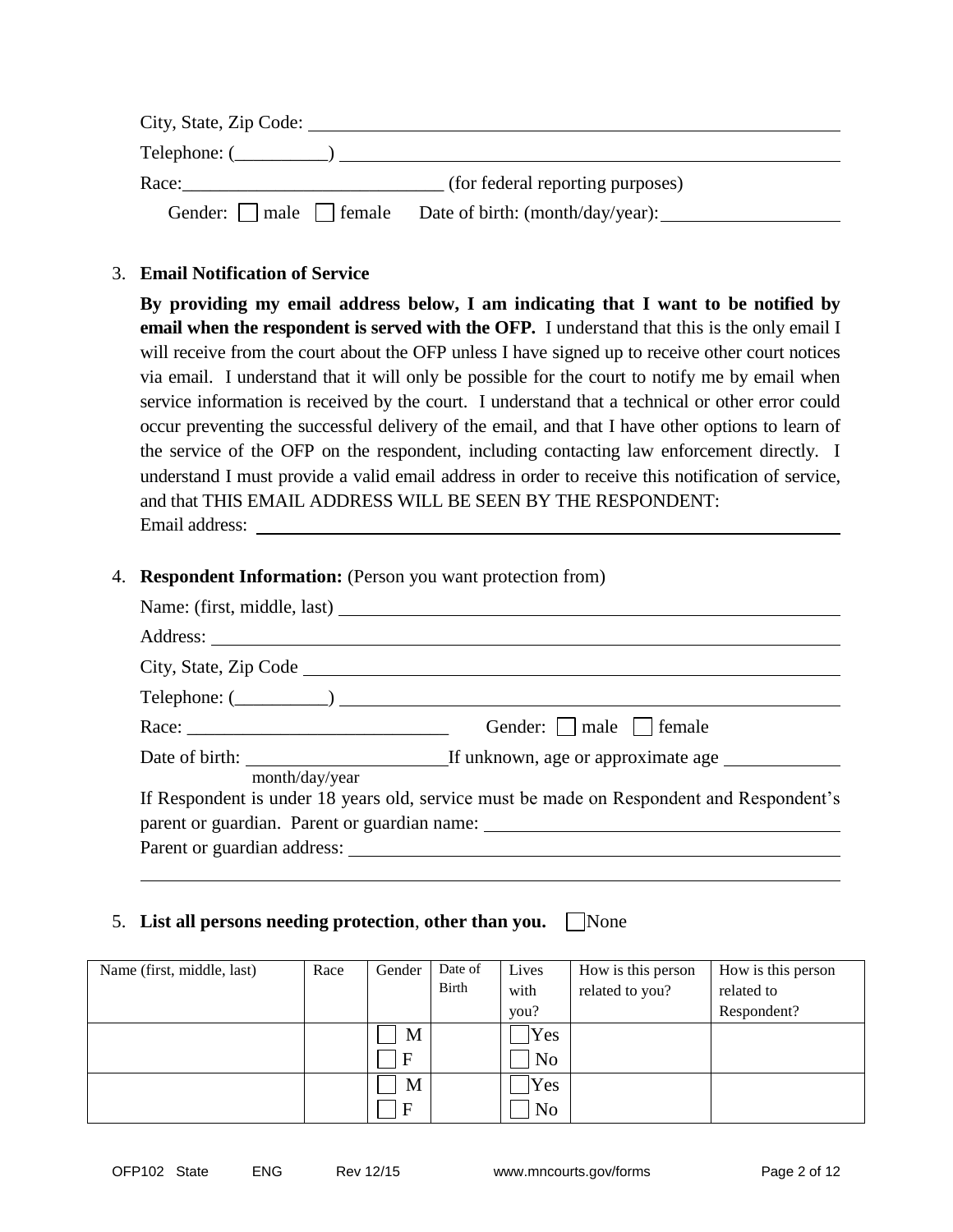| M<br>$\mathbf{F}$       | Yes<br>$\rm No$       |  |
|-------------------------|-----------------------|--|
| M<br>$\mathbf{F}$       | Yes<br>N <sub>o</sub> |  |
| M<br>$\mathbf{E}$<br>л. | Yes<br>$\rm No$       |  |

# 6. **List all minor children you and Respondent have together** (biological and adopted), **not listed at #5.** None

| Name (first, middle, last) | Date of Birth | Who has the child now?                  |
|----------------------------|---------------|-----------------------------------------|
|                            |               | $\Box$ Respondent $\Box$ Other<br>Me    |
|                            |               | Respondent Other<br>Me                  |
|                            |               | $\Box$ Respondent $\Box$ Other<br>Me    |
|                            |               | $\Box$ Respondent $\Box$ Other<br>$M$ e |
|                            |               | $\Box$ Respondent $\Box$ Other<br>Me    |

# 7. List all minor children living with you, not listed at #5 or #6. None

| Name (first, middle, last) | Date of Birth | How is this child related to | How is this child related to |
|----------------------------|---------------|------------------------------|------------------------------|
|                            |               | you?                         | Respondent?                  |
|                            |               |                              |                              |
|                            |               |                              |                              |
|                            |               |                              |                              |
|                            |               |                              |                              |
|                            |               |                              |                              |
|                            |               |                              |                              |

### 8. **What is your relationship to Respondent?** (Check all that apply)

Married. Marriage date:

Divorced. Marriage date: \_\_\_\_\_\_\_\_\_\_\_\_\_\_\_\_\_ Divorce date: \_\_\_\_\_\_\_\_\_\_\_\_\_\_\_\_\_\_\_\_\_

Living together since \_\_\_\_\_\_\_\_\_\_\_\_\_\_\_\_\_\_\_\_\_\_\_(date)

| Lived together from |  |
|---------------------|--|
|                     |  |

- **■** Have a child together
- Have an unborn child together
- Parent/Child
- Related by blood
- Significant romantic or sexual relationship.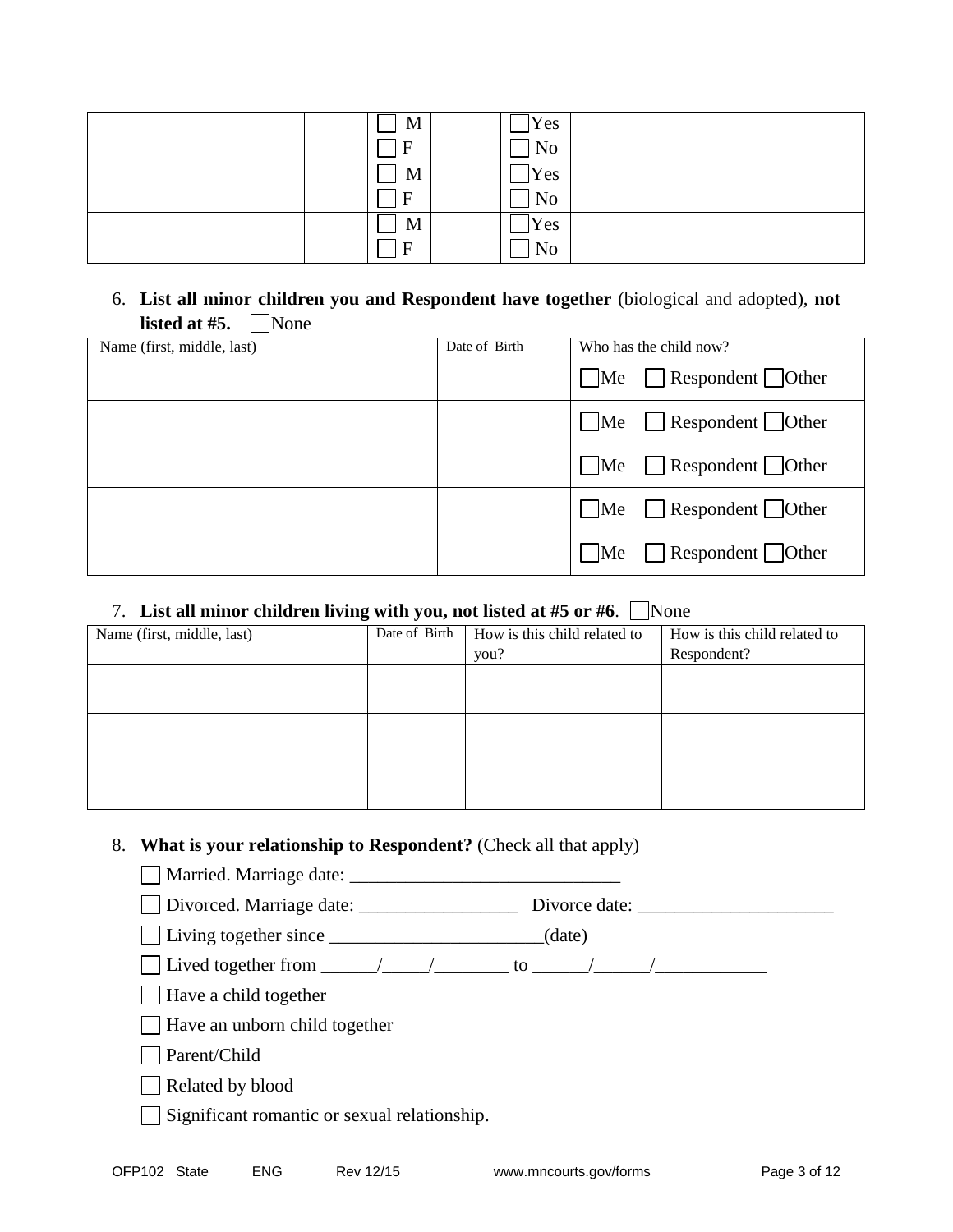The relationship lasted from (date):\_\_\_\_\_\_\_\_\_\_\_\_\_\_\_\_\_ until How often did you have contact with Respondent during that time?

9. **Is there an Order for Protection in effect now** between you (or anyone else listed at #5) and Respondent?  $\Box$  Yes  $\Box$  No If yes, when does the Order expire? In what County and State was the Order made? What is the Court Case Number? The Order requires (name) \_\_\_\_\_\_\_\_\_\_\_\_\_\_\_\_\_\_\_\_\_\_\_\_\_\_\_\_\_\_\_\_\_\_ to stay away from (names)

### 10. **Orders for Protection no longer in effect:**

Have you, or any of the people listed at #5, had an Order for Protection against Respondent in the past?  $\Box$  Yes  $\Box$  No (If no, skip to #11.) If yes, how many? \_\_\_\_\_\_\_\_\_\_\_\_\_\_\_\_\_\_\_\_\_\_\_\_ (If a temporary order expired because law enforcement was not able to serve Respondent with the OFP, you do not have to list it here.) Provide the following details:

| Court File Number, if known | County and State |
|-----------------------------|------------------|
|                             |                  |
|                             |                  |
|                             |                  |
|                             |                  |

11. Now, or in the past, have you (or other persons at #5) and Respondent been jointly involved in **other family court, domestic abuse criminal cases, or harassment restraining order cases**? Yes No

Check the box if you and Respondent have a current or closed Court Case of this type:

Divorce Custody Paternity Child Support Child Protection

Domestic Abuse criminal charges Domestic Abuse criminal conviction

Harassment Restraining Order

For each box checked, provide the following case information, if known:

|  |  | Case Type Case Number State/County Year Filed Names of Children involved |
|--|--|--------------------------------------------------------------------------|
|  |  |                                                                          |

\_\_\_\_\_\_\_\_\_\_\_\_\_\_\_\_\_\_\_\_\_\_\_\_\_\_\_\_\_\_\_\_\_\_\_\_\_\_\_\_\_\_\_\_\_\_\_\_\_\_\_\_\_\_\_\_\_\_\_\_\_\_\_\_\_\_\_\_\_\_\_\_\_\_\_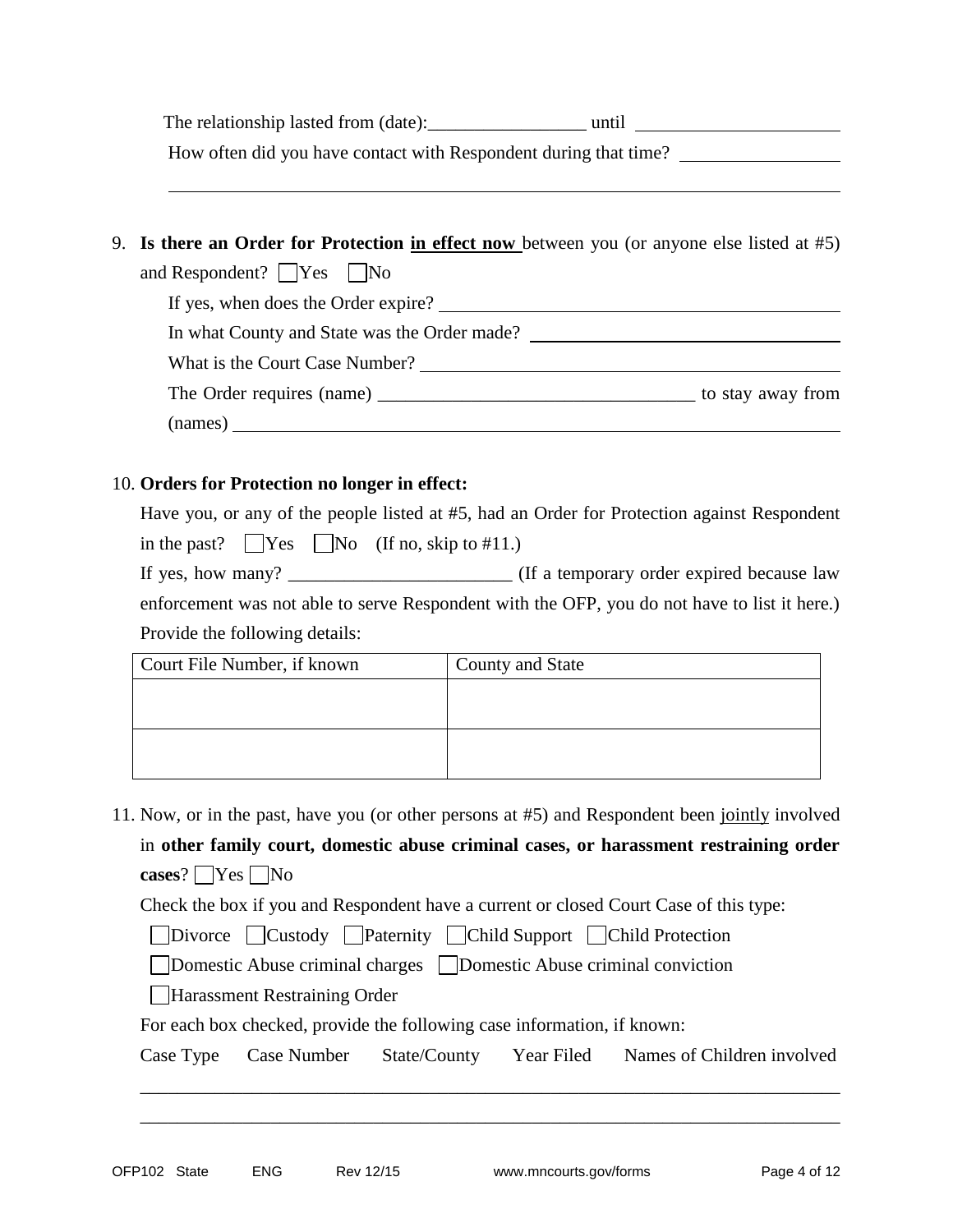# 12. **Why do you (or the persons listed at #5) need an Order for Protection?**

\_\_\_\_\_\_\_\_\_\_\_\_\_\_\_\_\_\_\_\_\_\_\_\_\_\_\_\_\_\_\_\_\_\_\_\_\_\_\_\_\_\_\_\_\_\_\_\_\_\_\_\_\_\_\_\_\_\_\_\_\_\_\_\_\_\_\_\_\_\_\_\_\_\_\_

| Describe the abuse by answering the questions below. If there are several dates, use the                 |
|----------------------------------------------------------------------------------------------------------|
| Description of Abuse Attachment to describe what happened on the other dates.                            |
|                                                                                                          |
|                                                                                                          |
| Describe what Respondent did to physically harm you (or others at #5) or make you afraid. If             |
|                                                                                                          |
|                                                                                                          |
| Was medical treatment received for any injuries? $\Box$ Yes $\Box$ No If Yes, list the dates and         |
| locations where medical treatment was received.                                                          |
|                                                                                                          |
| During the incident, did Respondent interfere with a 911 or emergency call? $\Box$ Yes $\Box$ No         |
| Did the police/sheriff come? $\Box$ Yes $\Box$ No If Yes, list dates and other details. $\Box$           |
| 13. (Optional) If there is a <b>history of abuse</b> by Respondent against persons at #5, in addition to |
| 14. Do you believe that the domestic violence will continue and that you or other persons at #5          |
|                                                                                                          |

15. Does Respondent work or attend school at the same place as Petitioner or any other protected persons?  $\Box$  Yes  $\Box$  No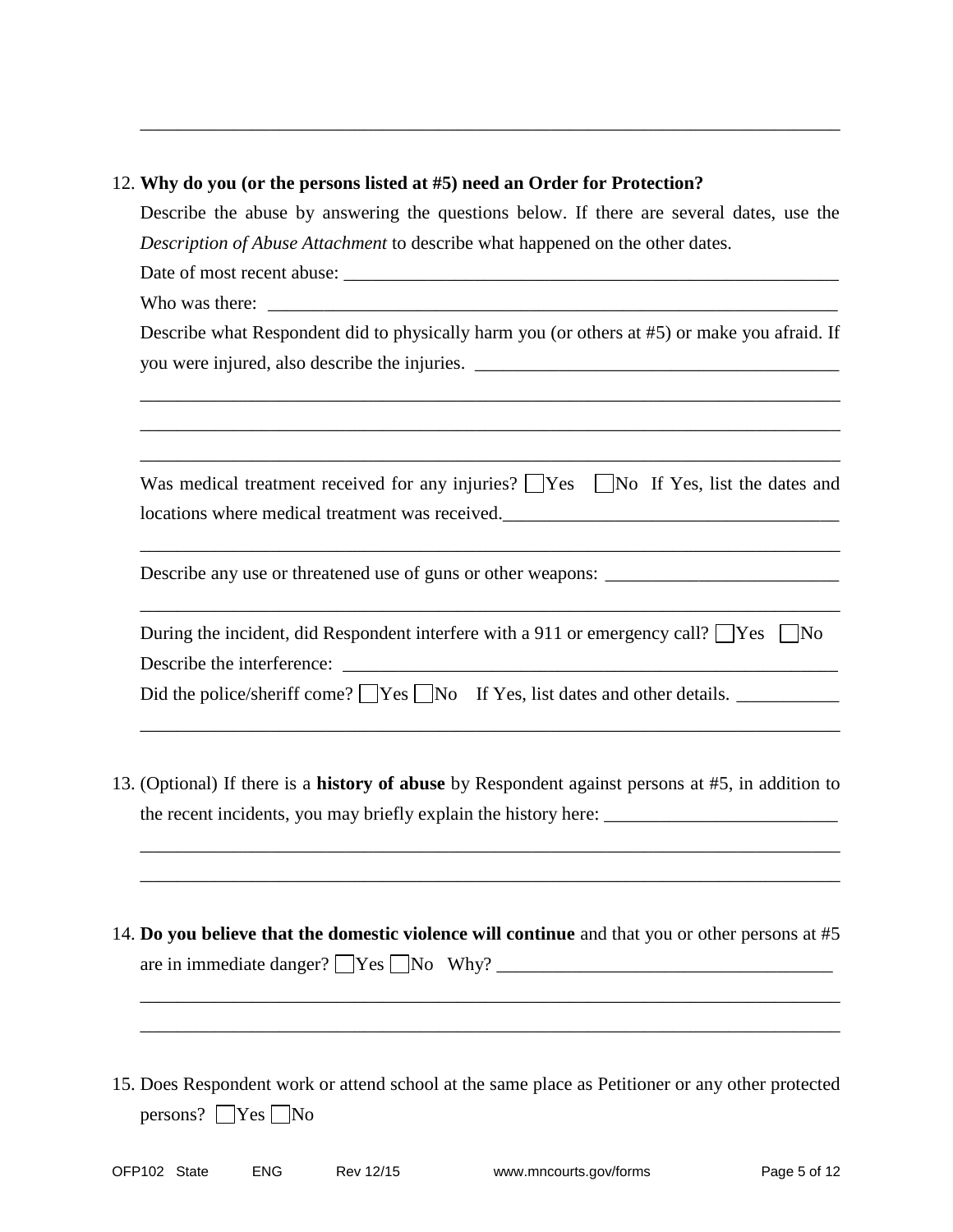#### REQUESTS FOR RELIEF

#### 16. **Relief that does not require a hearing:**

I ask the court to order the things I checked below in (a) through (k). I understand that requesting these things does not require a hearing to be held.

I understand that if the court issues an Ex Parte Order, the judge may set a hearing and/or the Respondent may request a hearing.

I understand that if the court does not issue an Ex Parte Order, the judge may dismiss the matter, or may set a hearing, unless I do not want a hearing (indicate by checking the box below).

 $\vert \vert$  **IDO NOT** want a hearing. If the court does not issue an Ex Parte Order, I ask that no hearing be scheduled and that the matter be dismissed. I understand that this means there will be no Order issued and no further proceedings.

#### **Based on this affidavit, I am asking the court to make the following orders:**

- a. Issue an Ex Parte Order for Protection to protect  $\Box$  me  $\Box$  all persons listed at #5. (These are the protected persons.)
- b. Restrain and enjoin Respondent from causing *the protected person(s)* any physical harm, or fear of immediate physical harm.
- c.  $\Box$  Order Respondent to have no contact with *the protected person(s)* whether in person, with or through other persons, by telephone, mail, e-mail, through electronic devices, social media, through a third party, or by any other means, except as follows:

\_\_\_\_\_\_\_\_\_\_\_\_\_\_\_\_\_\_\_\_\_\_\_\_\_\_\_\_\_\_\_\_\_\_\_\_\_\_\_\_\_\_\_\_\_\_\_\_\_\_\_\_\_\_\_\_\_\_\_\_\_\_\_\_\_\_\_\_\_\_\_\_ \_\_\_\_\_\_\_\_\_\_\_\_\_\_\_\_\_\_\_\_\_\_\_\_\_\_\_\_\_\_\_\_\_\_\_\_\_\_\_\_\_\_\_\_\_\_\_\_\_\_\_\_\_\_\_\_\_\_\_\_\_\_\_\_\_\_\_\_\_\_\_\_

### d. Exclude Respondent from:

- i. My home or the home Respondent and I share. .
	- My address is confidential OR

My home address is:  $\overline{\phantom{a}}$ 

And a reasonable area surrounding my home, specifically as follows:

\_\_\_\_\_\_\_\_\_\_\_\_\_\_\_\_\_\_\_\_\_\_\_\_\_\_\_\_\_\_\_\_\_\_\_\_\_\_\_\_\_\_\_\_\_\_\_\_\_\_\_\_\_\_\_\_\_\_\_\_\_\_\_\_\_\_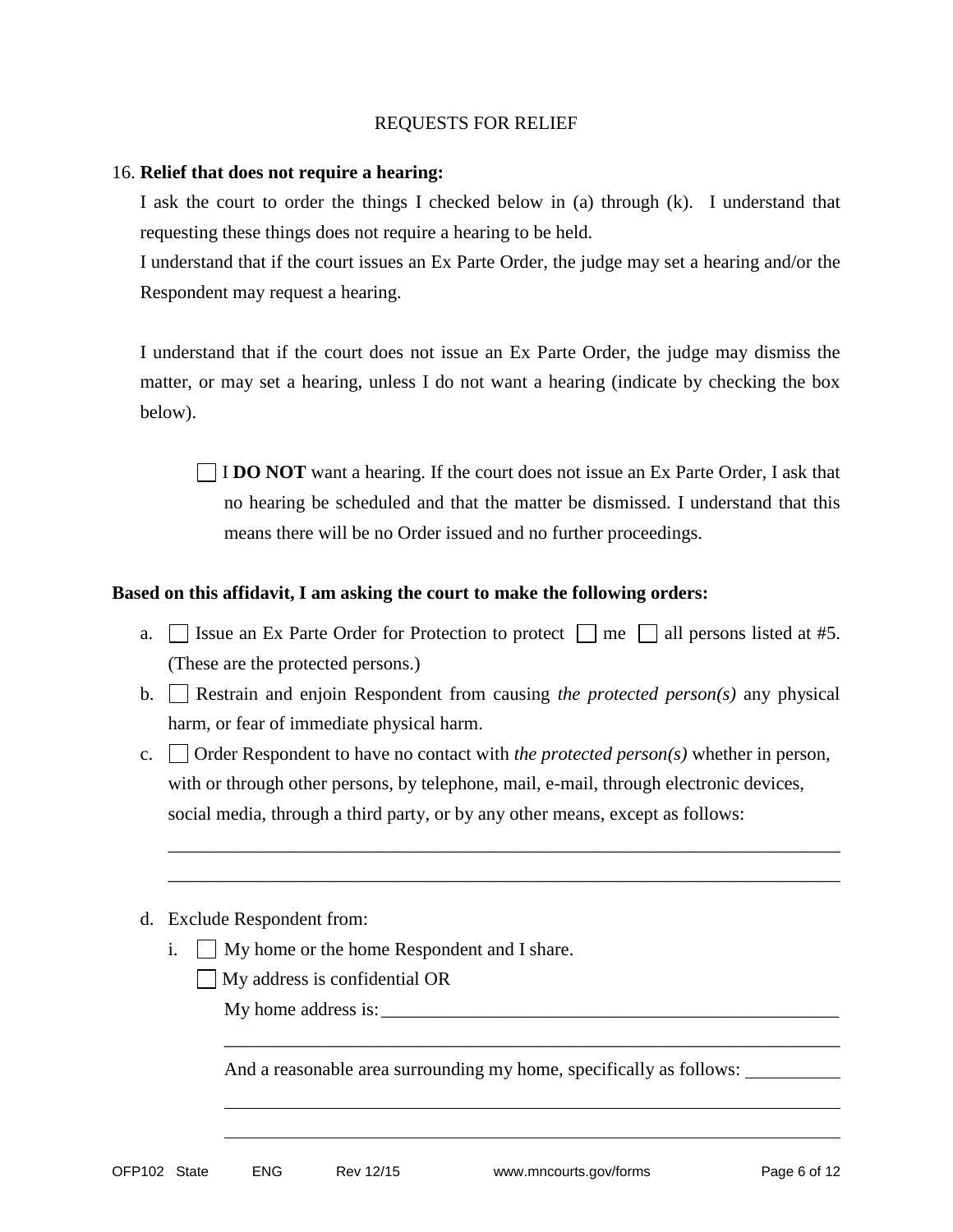|          | ii. | The home of $\sqrt{\frac{1}{r}}$ (protected person(s)).<br>The address is confidential OR<br>The home address is: example and the set of the set of the set of the set of the set of the set of the set of the set of the set of the set of the set of the set of the set of the set of the set of the set of the set of th                                                                                              |  |
|----------|-----|--------------------------------------------------------------------------------------------------------------------------------------------------------------------------------------------------------------------------------------------------------------------------------------------------------------------------------------------------------------------------------------------------------------------------|--|
|          |     | And a reasonable area surrounding this home, specifically as follows:                                                                                                                                                                                                                                                                                                                                                    |  |
|          |     | <u> 1989 - Johann Barn, amerikan besteman besteman besteman besteman besteman besteman besteman besteman besteman</u>                                                                                                                                                                                                                                                                                                    |  |
| e.       |     | Restrain Respondent from calling or entering [Petitioner's [D] [Petitioner's contract to the system of the system of the system of the system of the system of the system of the system of the system of the system of the sys<br>workplace including all land, parking lots and buildings at:                                                                                                                           |  |
|          |     |                                                                                                                                                                                                                                                                                                                                                                                                                          |  |
|          |     | ,我们也不能在这里的时候,我们也不能在这里的时候,我们也不能会在这里的时候,我们也不能会在这里的时候,我们也不能会在这里的时候,我们也不能会在这里的时候,我们也不                                                                                                                                                                                                                                                                                                                                        |  |
| f.       |     |                                                                                                                                                                                                                                                                                                                                                                                                                          |  |
|          |     | Street, City, State                                                                                                                                                                                                                                                                                                                                                                                                      |  |
|          |     |                                                                                                                                                                                                                                                                                                                                                                                                                          |  |
| g.       |     | $\Box$ Order Respondent to continue all currently available insurance coverage without<br>change in coverage or beneficiaries.                                                                                                                                                                                                                                                                                           |  |
|          |     | h. $\Box$ Order the possession and care of a pet or companion animal as follows:                                                                                                                                                                                                                                                                                                                                         |  |
| i.<br>j. |     | Order Respondent to refrain from physically abusing or injuring any pet or<br>companion animal, without legal justification, known to be owned, possessed, kept, or<br>held by either party or a minor child residing in the residence or household of either party<br>as an indirect means of intentionally threatening the safety of such person.<br>Direct local law enforcement to provide the following assistance: |  |
| k.       |     | Other: $\overline{\phantom{a}}$                                                                                                                                                                                                                                                                                                                                                                                          |  |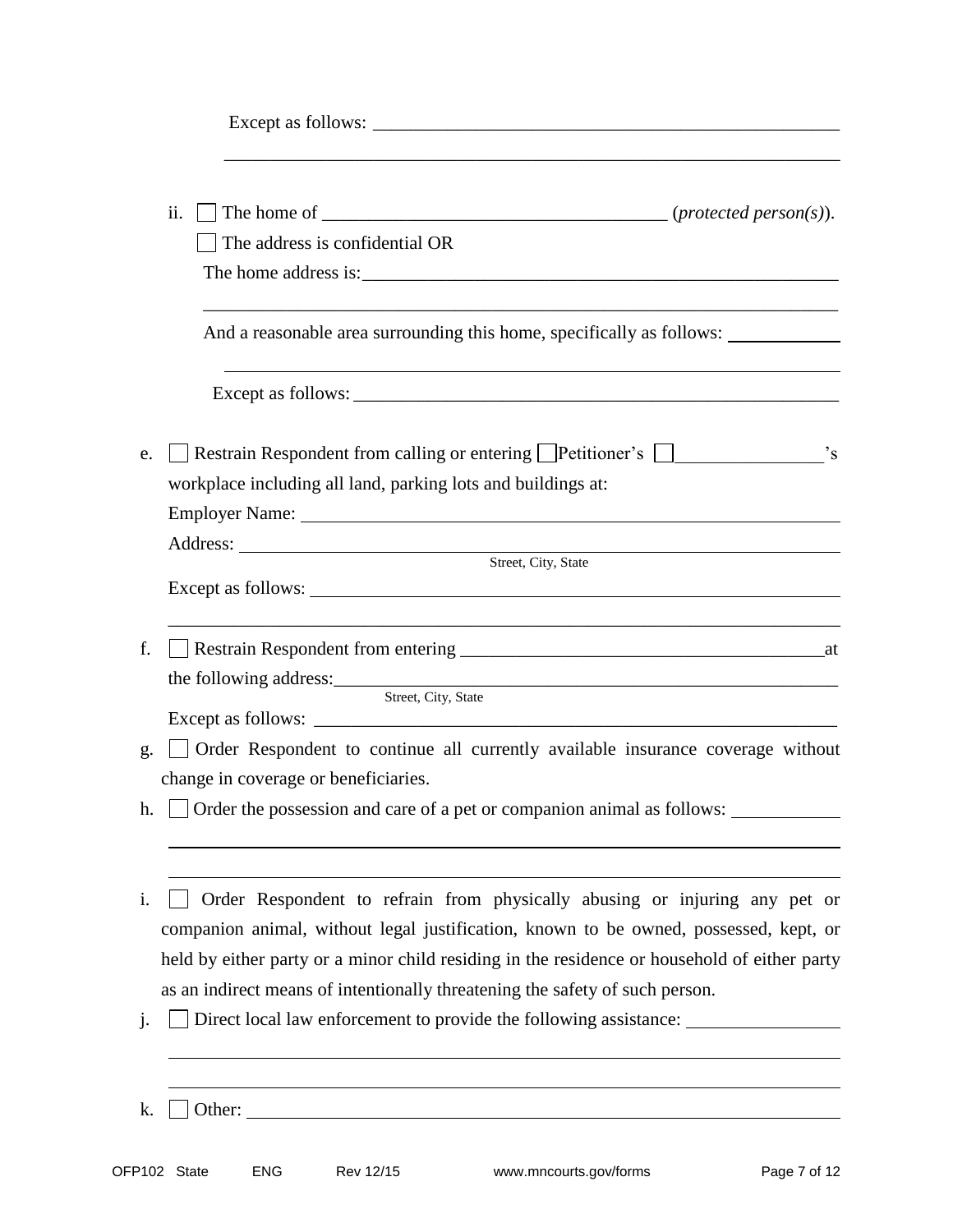#### 17. **Relief that requires a hearing**

 In addition to the orders requested above, I ask the court to order the following things. I understand that if I request any of the following things, a hearing must be held.

- a.  $\Box$  Grant me temporary custody of the joint minor child(ren) subject to parenting time for the Respondent as detailed at #18. (Fill out #18)
- b.  $\vert$  Order Respondent to pay a reasonable amount of money for the support of our joint minor child(ren). (Fill out #19)
- c.  $\vert$  Order Respondent to pay a reasonable amount of money to me for my living expenses (Fill out #19)
- d.  $\Box$  Award me temporary use and possession of personal property (describe the property):  $\overline{\phantom{a}}$  ,  $\overline{\phantom{a}}$  ,  $\overline{\phantom{a}}$  ,  $\overline{\phantom{a}}$  ,  $\overline{\phantom{a}}$  ,  $\overline{\phantom{a}}$  ,  $\overline{\phantom{a}}$  ,  $\overline{\phantom{a}}$  ,  $\overline{\phantom{a}}$  ,  $\overline{\phantom{a}}$  ,  $\overline{\phantom{a}}$  ,  $\overline{\phantom{a}}$  ,  $\overline{\phantom{a}}$  ,  $\overline{\phantom{a}}$  ,  $\overline{\phantom{a}}$  ,  $\overline{\phantom{a}}$
- e. Restrain respondent from disposing of or destroying the following property:  $\Box$
- f.  $\Box$  Order Respondent to pay me restitution in the amount of \$\_\_\_\_\_\_\_\_\_\_\_\_\_\_\_\_ (Fill out #20)

 $\overline{\phantom{a}}$  ,  $\overline{\phantom{a}}$  ,  $\overline{\phantom{a}}$  ,  $\overline{\phantom{a}}$  ,  $\overline{\phantom{a}}$  ,  $\overline{\phantom{a}}$  ,  $\overline{\phantom{a}}$  ,  $\overline{\phantom{a}}$  ,  $\overline{\phantom{a}}$  ,  $\overline{\phantom{a}}$  ,  $\overline{\phantom{a}}$  ,  $\overline{\phantom{a}}$  ,  $\overline{\phantom{a}}$  ,  $\overline{\phantom{a}}$  ,  $\overline{\phantom{a}}$  ,  $\overline{\phantom{a}}$ 

- g.  $\Box$  Order Respondent to attend counseling, treatment, or other social services as follows:
	- **Domestic Abuse program**
	- Alcohol/chemical dependency evaluation and follow recommended treatment
	- Mental health evaluation and follow recommended treatment
	- $\Box$  Other
- h. Prohibit Respondent from shipping, transporting, possessing, or receiving any firearms or ammunition.
- i.  $\Box$  Issue the Order for Protection for a period up to 50 years because:
	- Respondent has violated a prior or existing Order for Protection on two or more occasions
	- Petitioner/*protected person* has had two or more Orders for Protection in effect against this Respondent.

### **Additional Information to Support my Requests that Require a Hearing**

### 18. **Temporary Custody and Parenting Time**

*If you and Respondent have a minor child together, you can ask the court to make temporary orders about custody, parenting time, or support for the child. To ask for these*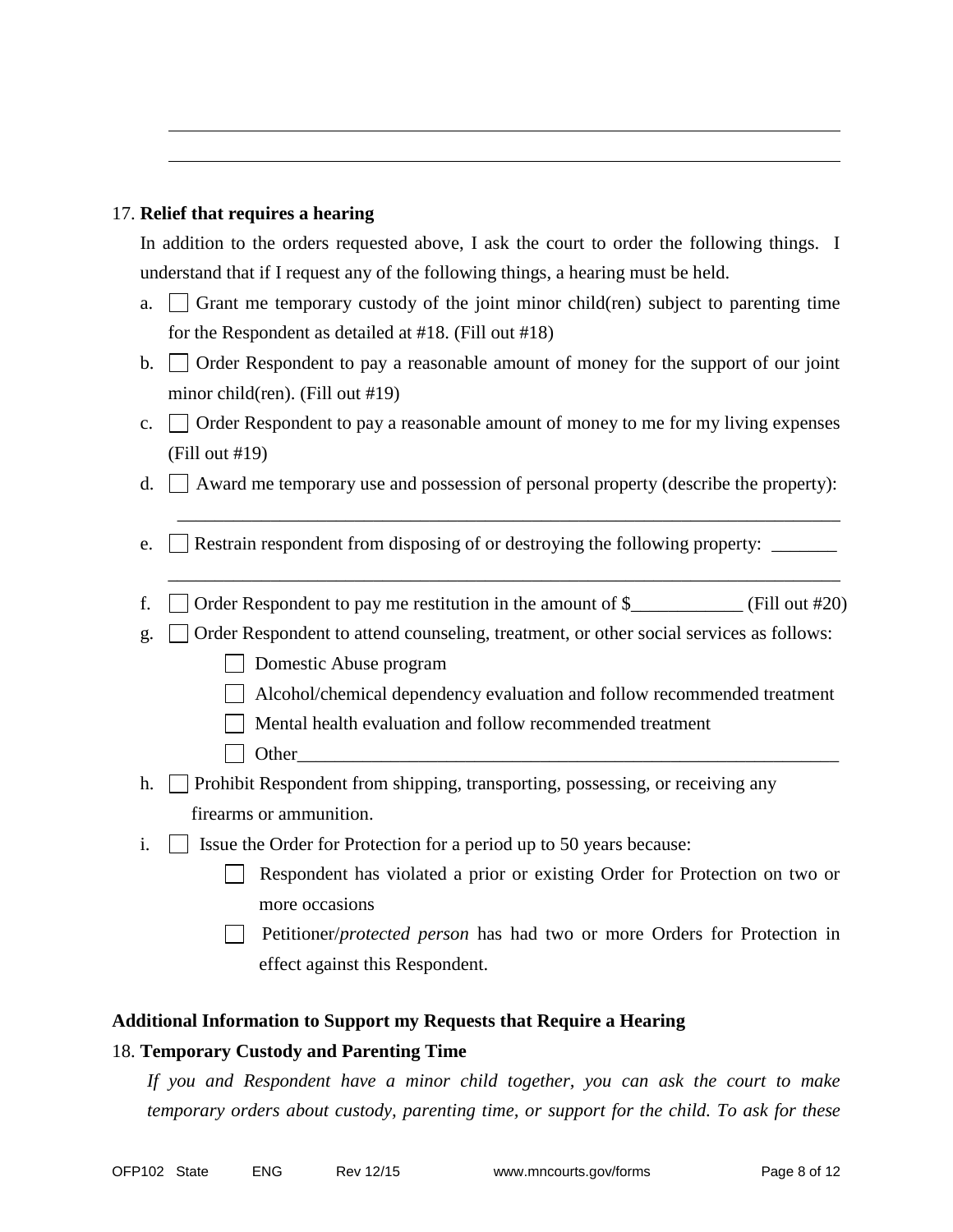*temporary orders, paternity must be established by marriage, Recognition of Parentage, or Paternity Order.* 

| b. | Respondent should have parenting time as follows:                                                                                                     |
|----|-------------------------------------------------------------------------------------------------------------------------------------------------------|
|    | (Check all that apply)                                                                                                                                |
|    | Unsupervised parenting time at the following days/times:                                                                                              |
|    |                                                                                                                                                       |
|    |                                                                                                                                                       |
|    |                                                                                                                                                       |
|    | with supervision as follows:<br><u> 2002 - Johann Johann Stoff, deutscher Stoffen und der Stoffen und der Stoffen und der Stoffen und der Stoffen</u> |
|    | at a safety center or appropriate facility, if available.                                                                                             |
|    | supervised by a relative, friend, or other third party                                                                                                |
|    | Parenting time subject to the following conditions:                                                                                                   |
|    | We should exchange the children for parenting time exchanges at an                                                                                    |
|    | appropriate facility:                                                                                                                                 |
|    | Other:                                                                                                                                                |

### 19. **Financial Support**

I want the court to order Respondent to financially support me or our joint children.  $\Box$  Yes No If No, skip to #20. If Yes, fill in the information below.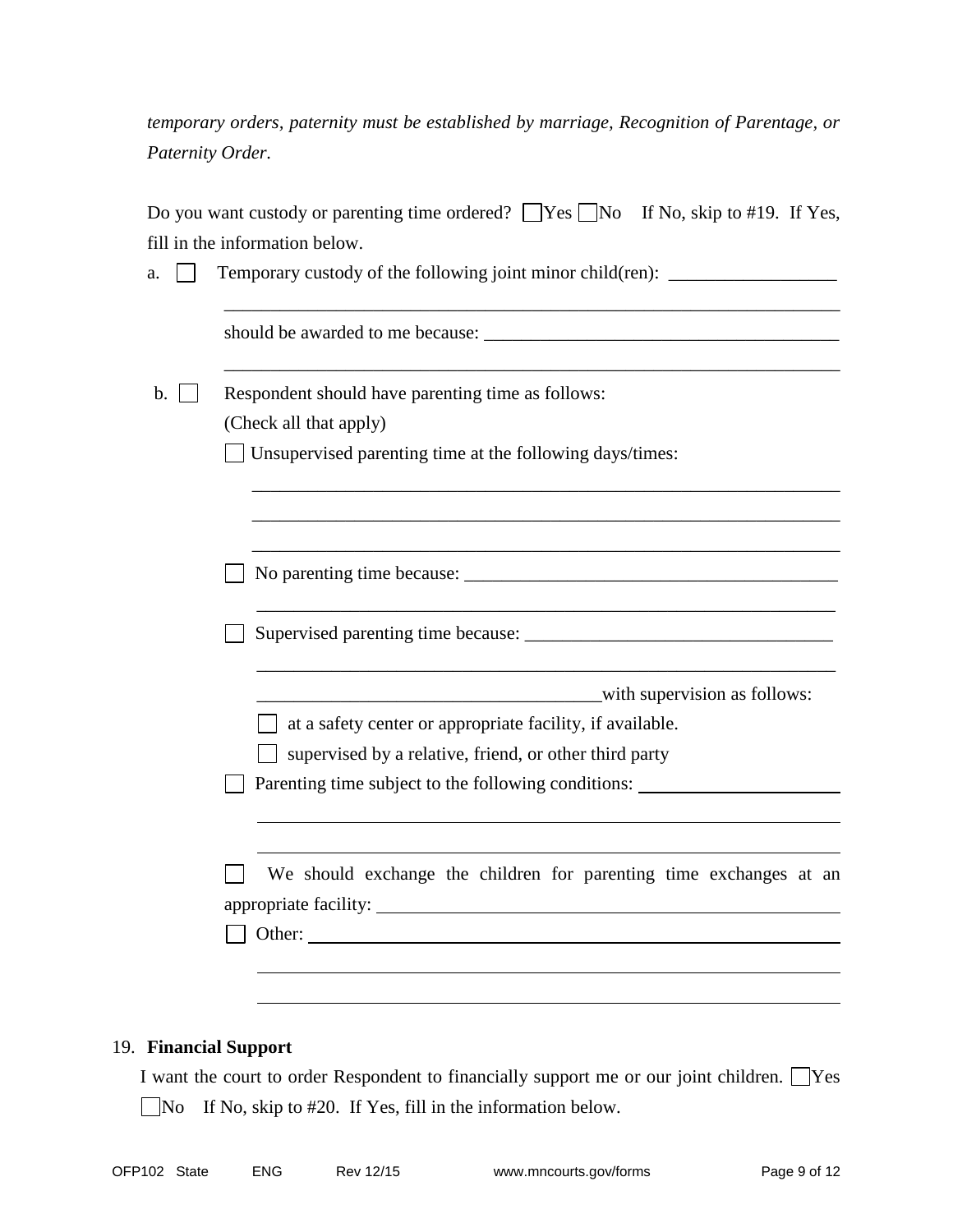| a. I am seeking child support Spousal maintenance medical support/health                 |  |
|------------------------------------------------------------------------------------------|--|
| insurance. Note: You must be married to get spousal maintenance for your living          |  |
| expenses.                                                                                |  |
|                                                                                          |  |
| I have monthly expenses of \$_____________, including \$_______________ for our joint    |  |
| minor child(ren).                                                                        |  |
|                                                                                          |  |
| $\sqrt{\text{source}}$ (source) or $\Box$ unknown. Respondent is                         |  |
| $\Box$ employed $\Box$ unemployed $\Box$ unknown. The name and address of                |  |
|                                                                                          |  |
|                                                                                          |  |
| b. I have childcare costs for the joint children of \$_____________ per month because of |  |
| employment or school.                                                                    |  |
| Health insurance for $\Box$ me $\Box$ child(ren) is through:<br>$C_{\bullet}$            |  |
| My employer                                                                              |  |
| Respondent's employer                                                                    |  |
| Minnesota Care                                                                           |  |
| Private insurance I purchase                                                             |  |
| Private insurance Respondent purchases                                                   |  |
|                                                                                          |  |

d. Other information about why you want financial support:

# 20. **Restitution**

| I want the Court to order Respondent to reimburse me for expenses I incurred because of the |
|---------------------------------------------------------------------------------------------|
| domestic abuse. $\Box$ Yes $\Box$ No If Yes, fill in the information below.                 |
| My expenses total $\quad \quad \text{S}$                                                    |
| Describe the expenses (such as medical expenses or costs to repair or replace damaged       |
|                                                                                             |

*(Be prepared to bring receipts or other proof of the expenses to the court hearing.)*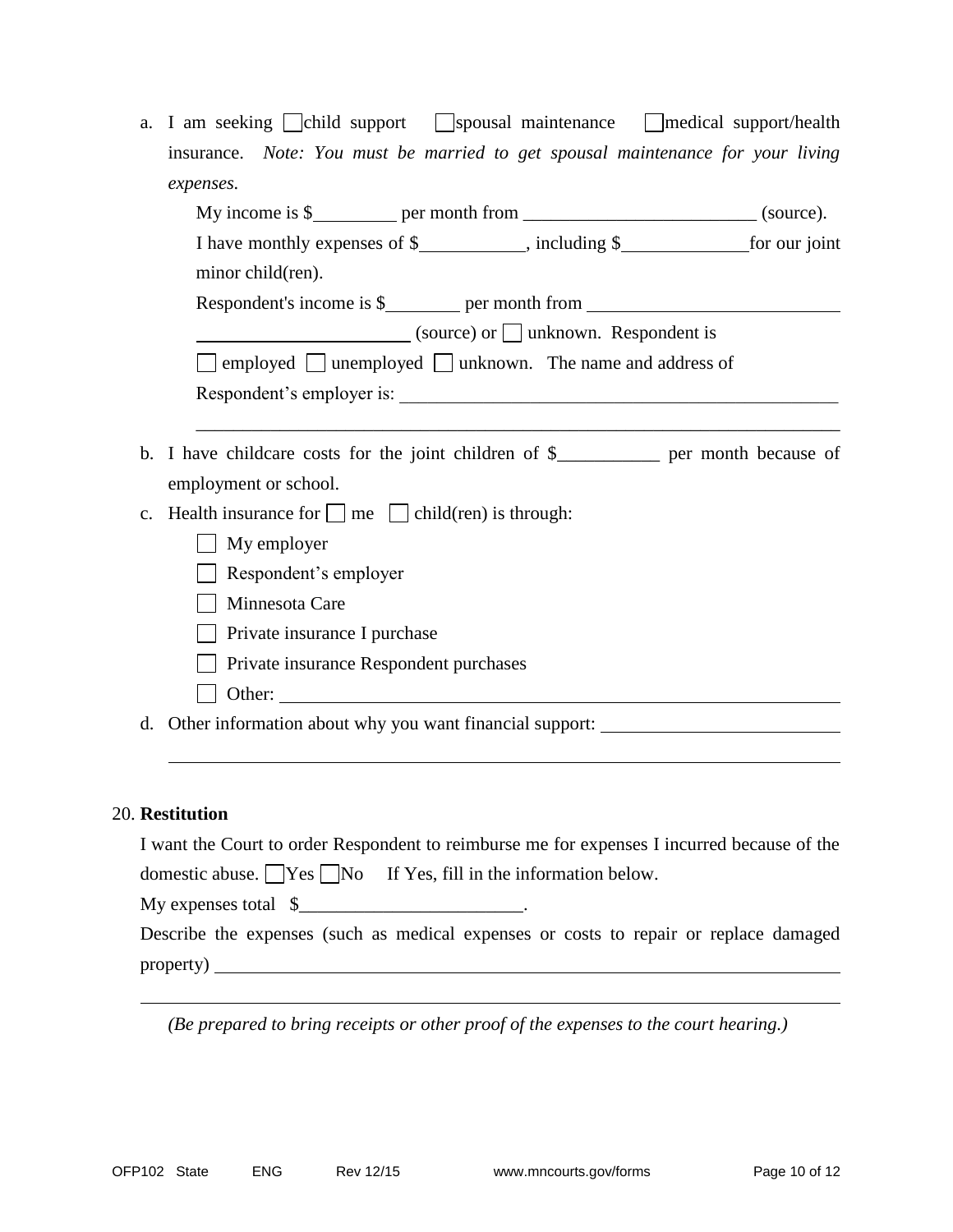21. I further request such other relief at the time of the full hearing as the Court finds necessary for the protection of a family or household member, including orders or directives to law enforcement agencies.

I declare under penalty of perjury that everything I have stated in this document is true and correct. Minn. Stat. § 358.116.

Signature of Petitioner:

Dated:

| Name:                                                    |
|----------------------------------------------------------|
| (If your address is confidential do not include it here) |
|                                                          |
|                                                          |
| Telephone: ( )                                           |
| E-mail address:                                          |